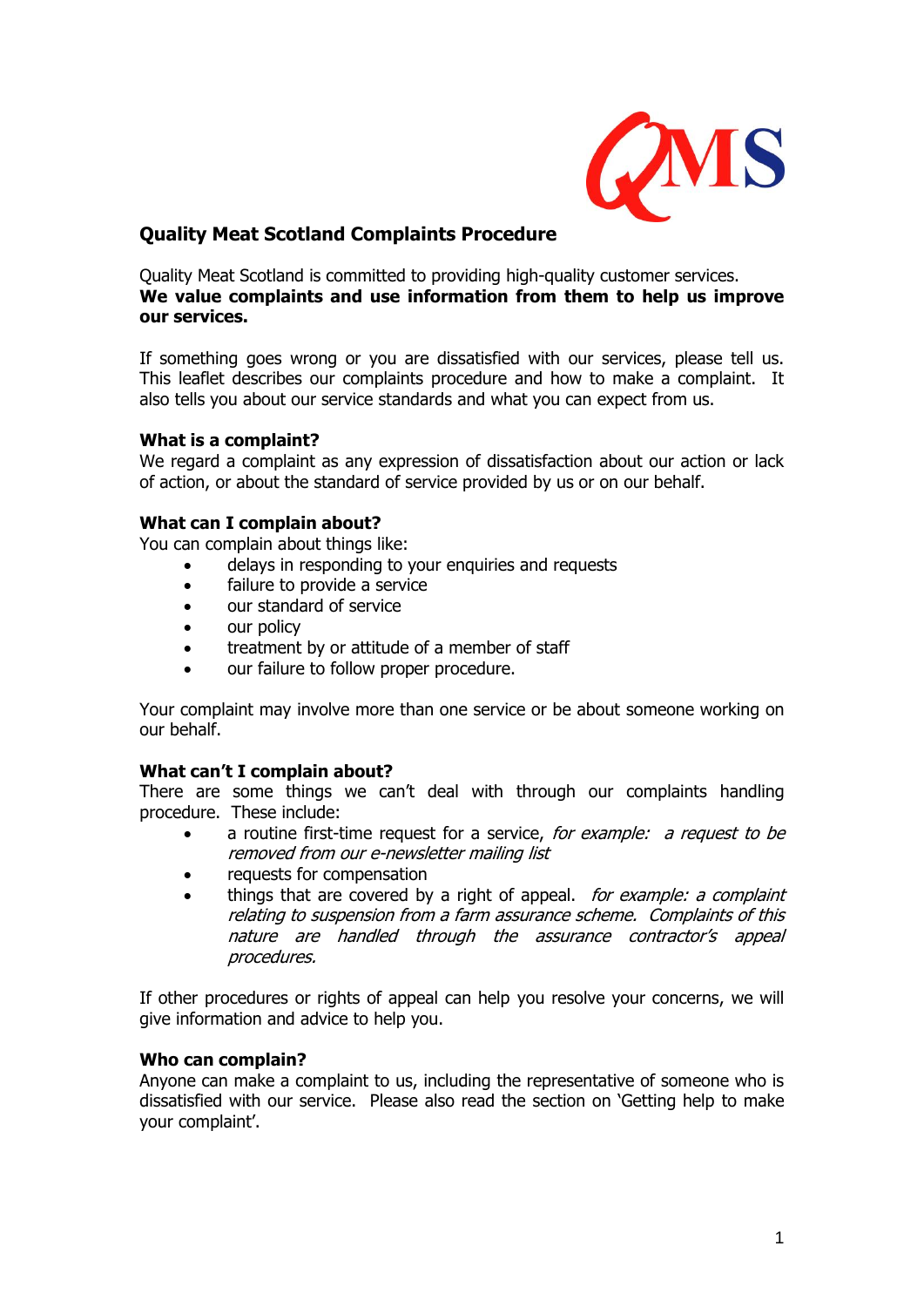# **How do I complain?**

You can complain in person at our office, by phone, in writing, email or via our complaints form on our web site [www.qmscotland.co.uk](http://www.qmscotland.co.uk/)

It is easier for us to resolve complaints if you make them quickly and directly to the service concerned. So please talk to a member of our staff at the service you are complaining about. Then they can try to resolve any problems on the spot.

When complaining, tell us:

- your full name and address
- as much as you can about the complaint
- what has gone wrong
- how you want us to resolve the matter.

#### **How long do I have to make a complaint?**

Normally, you must make your complaint within six months of:

- the event you want to complain about, or
- finding out that you have a reason to complain, but no longer than 12 months after the event itself.

In exceptional circumstances, we may be able to accept a complaint after the time limit. If you feel that the time limit should not apply to your complaint, please tell us why.

#### **Contact details**

Quality Meat Scotland The Rural Centre Ingliston **Newbridge** EH28 8NZ Tel: 0131 472 4040 E-mail: [info@qmscotland.co.uk](mailto:info@qmscotland.co.uk)

#### **What happens when I have complained?**

We will always tell you who is dealing with your complaint. Our complaints procedure has two stages:

#### **Stage one – frontline resolution**

We aim to resolve complaints quickly and close to where we provided the service. This could mean an on-the-spot apology and explanation if something has clearly gone wrong, and immediate action to resolve the problem.

We will give you our decision at Stage 1 in five working days or less, unless there are exceptional circumstances.

If we can't resolve your complaint at this stage, we will explain why and tell you what you can do next. We might suggest that you take your complaint to Stage 2. You may choose to do this immediately or sometime after you get our initial decision.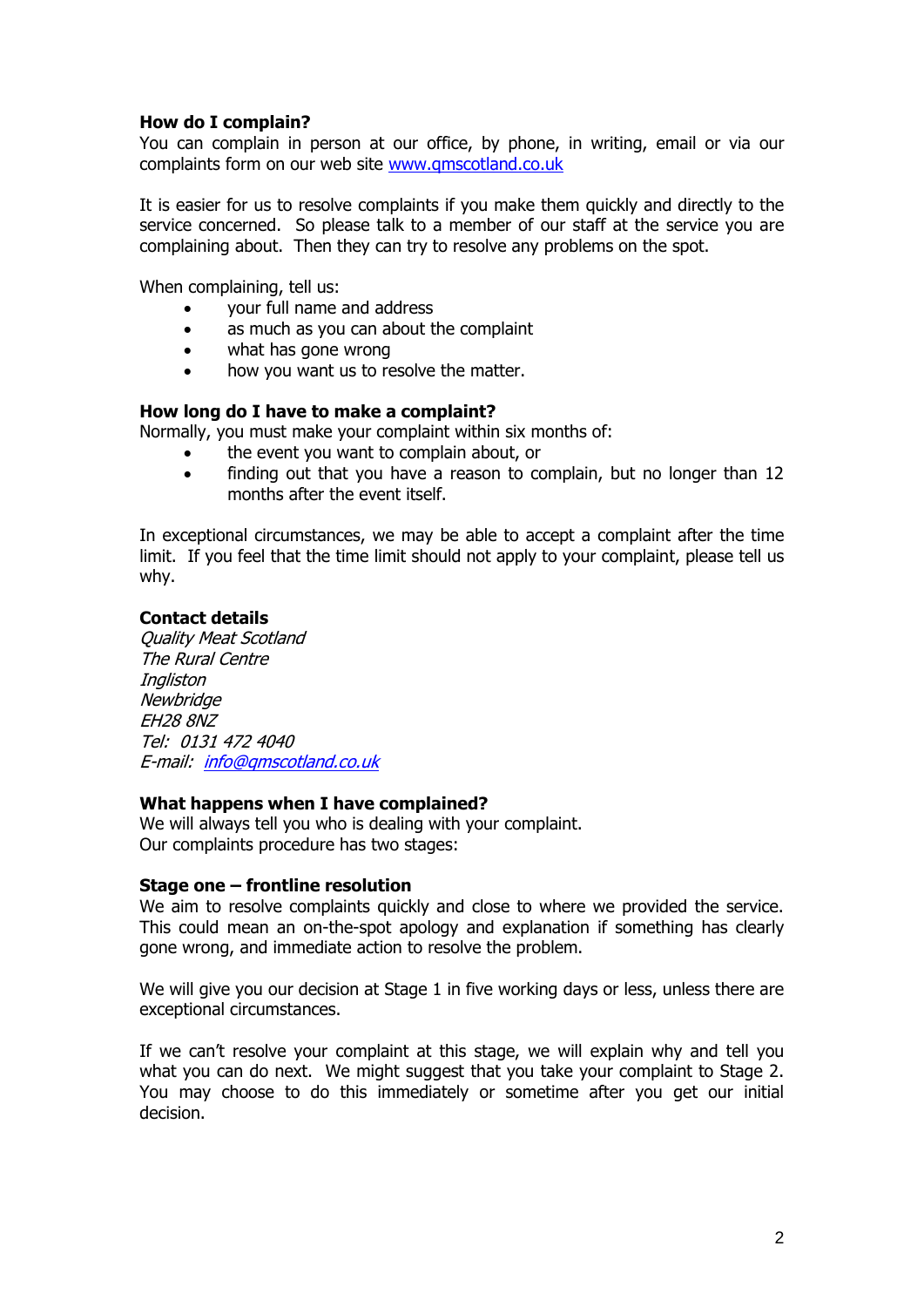#### **Stage two – investigation**

Stage 2 deals with two types of complaint: those that have not been resolved at Stage 1 and those that are complex and require detailed investigation.

When using Stage 2 we will:

- acknowledge receipt of your complaint within three working days
- where appropriate, discuss your complaint with you to understand why you remain dissatisfied and what outcome you are looking for
- give you a full response to the complaint as soon as possible and within 20 working days.

If our investigation will take longer than 20 working days, we will tell you. We will agree revised time limits with you and keep you updated on progress.

#### **What if I'm still dissatisfied?**

After we have fully investigated, if you are still dissatisfied with our decision or the way we dealt with your complaint, you can ask the Scottish Public Services Ombudsman (SPSO) to look at it.

The SPSO **cannot** normally look at:

- a complaint that has not completed our complaints procedure (**so please make sure it has done so before contacting the SPSO**)
- events that happened, or that you became aware of, more than a year ago
- a matter that has been or is being considered in court.

You can contact the SPSO: In Person: By Post SPSO SPSO 4 Melville Street Freepost EH641 Edinburgh Edinburgh EH3 7NS EH3 0BR Freephone: 0800 377 7330 Online contact [www.spso.org.uk/contact-us](http://www.spso.org.uk/contact-us) Website: [www.spso.org.uk](http://www.spso.org.uk/) Mobile site: [http://m.spso.org.uk](http://m.spso.org.uk/)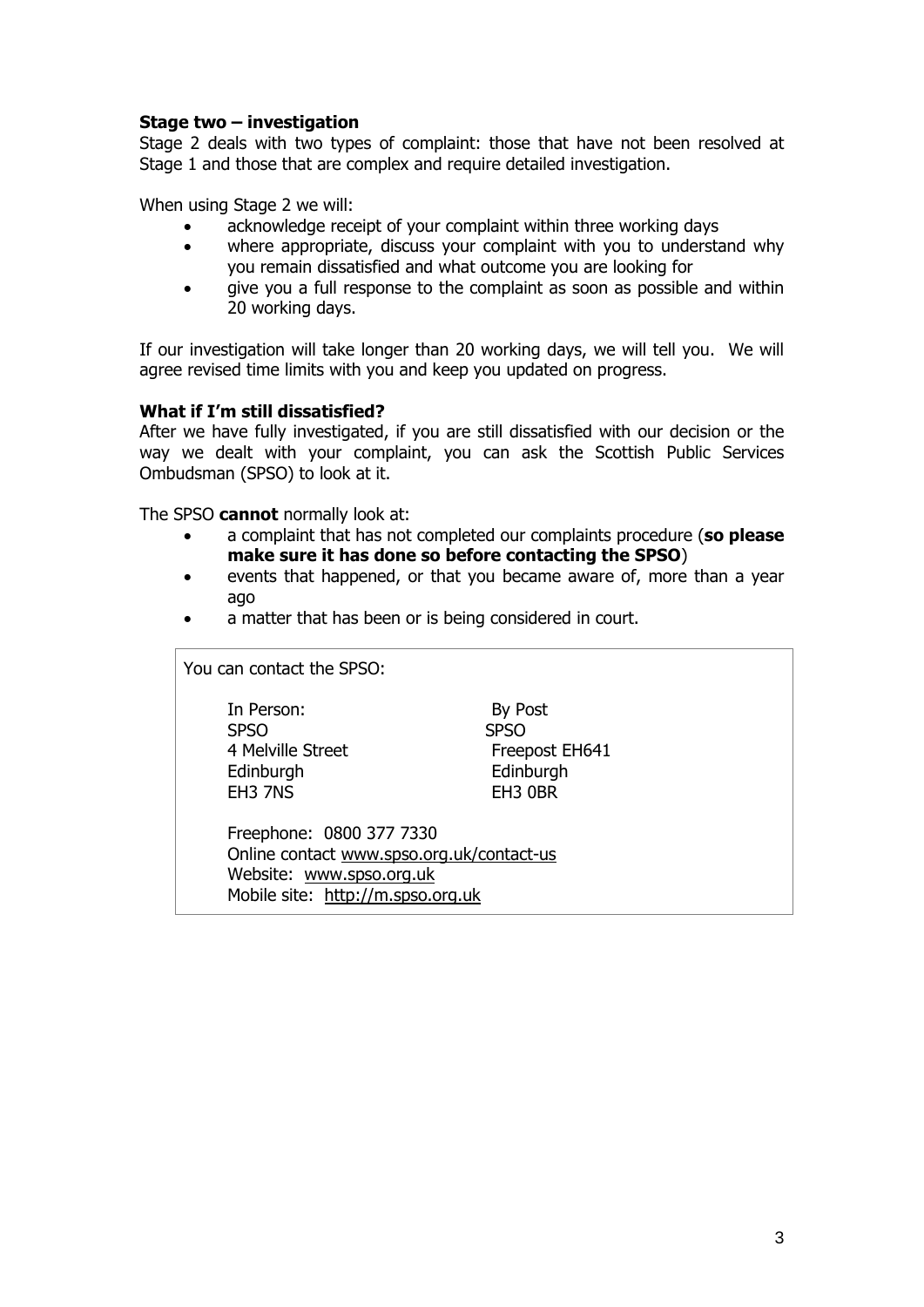# **Getting help to make your complaint**

We understand that you may be unable, or reluctant, to make a complaint yourself. We accept complaints from the representative of a person who is dissatisfied with our service. We can take complaints from a friend, relative, or an advocate, if you have given them your consent to complain for you.

You can find out about advocates in your area by contacting the Scottish Independent Advocacy Alliance.

#### **Scottish Independent Advocacy Alliance** Tel: 0131 260 5380 Fax: 0131 260 5381 Website: www.siaa.org.uk

We are committed to making our service easy to use for all members of the community. In line with our statutory equalities duties, we will always ensure that reasonable adjustments are made to help customers access and use our services. If you have trouble putting your complaint in writing, or want this information in another language or format, such as large font, or Braille, tell us in person, contact us on 0131 472 4040, email us at *info@gmscotland.co.uk* or text us at 0131 472 4040.

# **Our contact details**

Please contact us by the following means:

| In writing to: | <b>Quality Meat Scotland</b> |
|----------------|------------------------------|
|                | The Rural Centre,            |
|                | Ingliston,                   |
|                | Newbridge                    |
|                | <b>EH28 8NZ</b>              |
| Tel or text:   | 0131 472 4040                |
| E-mail:        | info@gmscotland.co.uk        |
| Web:           | www.gmscotland.co.uk         |

# We can also give you this leaflet in other formats (eg large print).